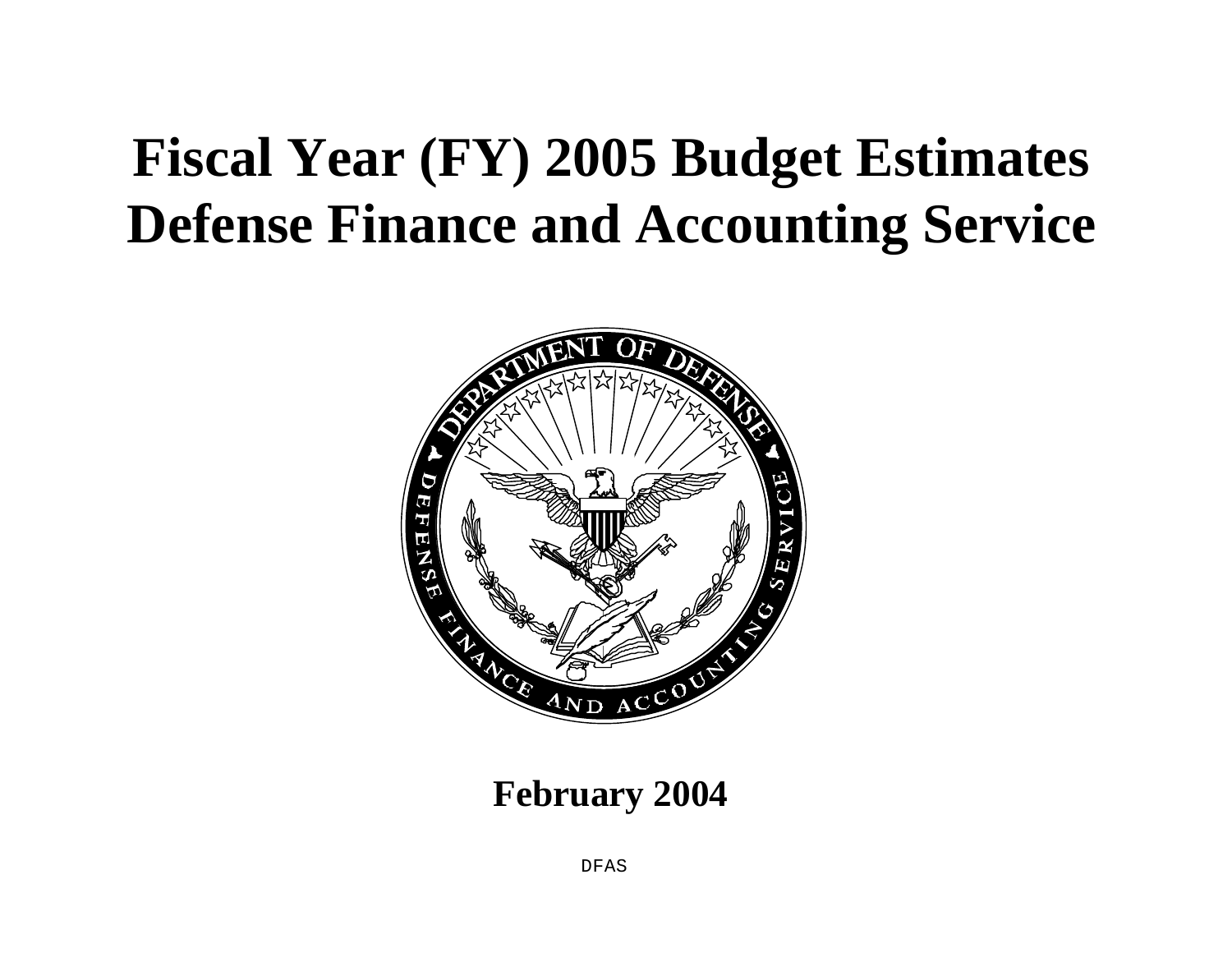| Appropriation Summary                                        | FY 2003           | Price  | Program  | FY 2004        | Price    | Program  | FY 2005  |
|--------------------------------------------------------------|-------------------|--------|----------|----------------|----------|----------|----------|
| Operation and Maintenance,                                   | Actual            | Change | Change   | Estimate       | Change   | Change   | Estimate |
| Defense-Wide                                                 |                   |        |          |                |          |          |          |
| Budget Activity 3: Training & Recruiting                     |                   |        |          |                |          |          |          |
|                                                              | 7,271             | 95     | $-7,366$ | $\overline{0}$ | $\Omega$ | $\Omega$ |          |
| Budget Activity 4: Administration and Servicewide Activities |                   |        |          |                |          |          |          |
|                                                              | 6,290             | 82     | $-1,381$ | 4,991          | 104      | $-785$   | 4,310    |
| Inter Governmental Transaction                               |                   |        |          |                |          |          |          |
| System (memo)                                                | $\left( 0\right)$ |        |          | (3, 350)       |          |          | (3,685)  |
|                                                              | Total 13,561      | 177    | $-8,747$ | 4,991          | 104      | $-785$   | 4,310    |

#### **Narrative Explanation of Changes:**

#### **FY 2003 to FY 2004**

The DFAS Financial Management Education Training (FMET) Program Change (\$7.4 million) reflects the change in funding for the program, which is funded in the DFAS Working Capital Fund beginning in FY 2004.

#### **FY 2004 to FY 2005**

The Intergovernmental Transaction System (IGTS) is a contractual effort with the Department of Treasury to develop a financial system that addresses accounting for intergovernmental transactions.

Other Contracts for DoD Travel and Overseas Banking decrease.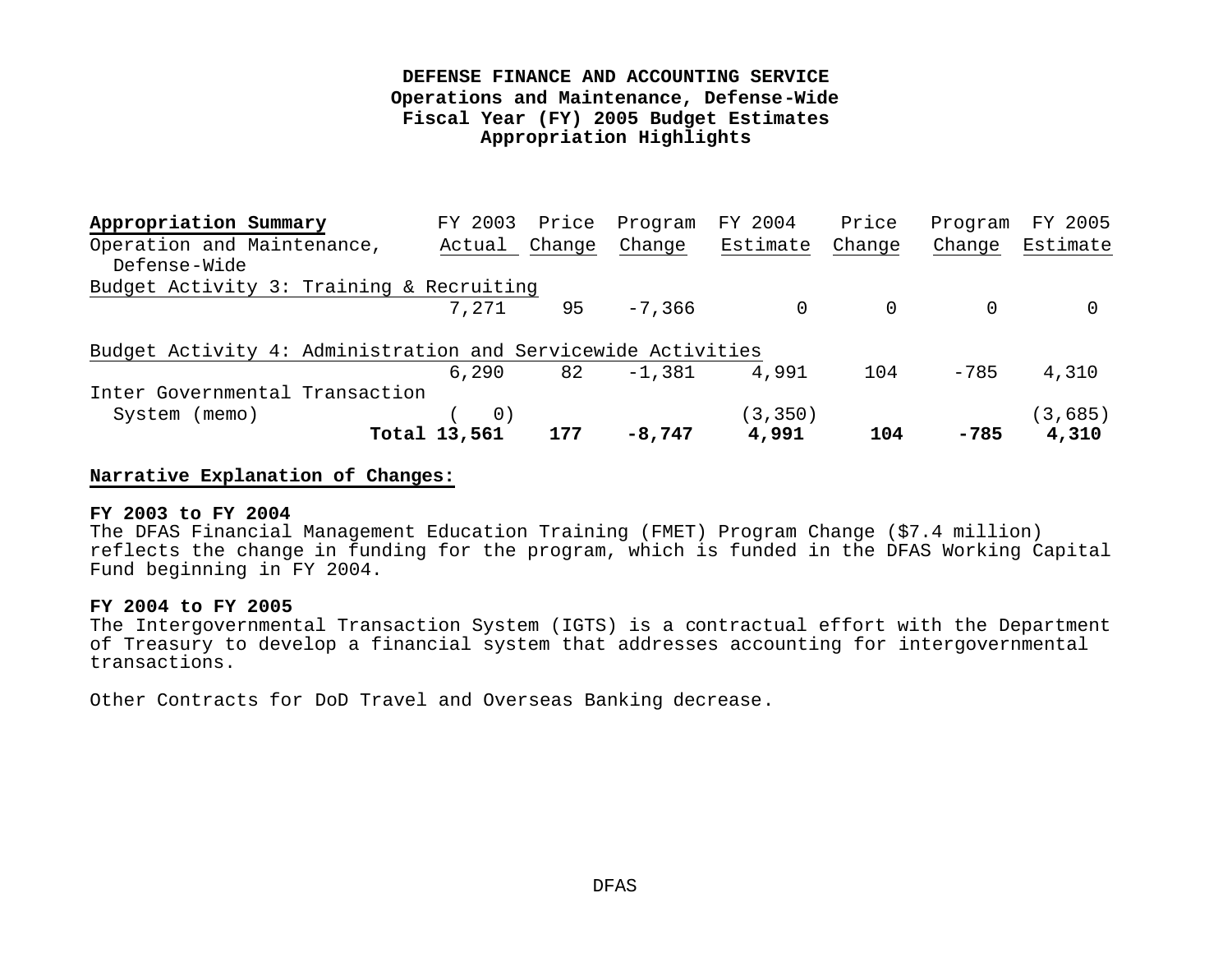#### **DEFENSE FINANCE AND ACCOUNTING SERVICE Operation and Maintenance, Defense-Wide Fiscal Year (FY) 2005 Budget Estimates Summary of Increases and Decreases (Dollars in Thousands)**

|    |                                                                                                                                                                                                                                                             | BA3                            | BA4                                            | <b>TOTAL</b>                                         |
|----|-------------------------------------------------------------------------------------------------------------------------------------------------------------------------------------------------------------------------------------------------------------|--------------------------------|------------------------------------------------|------------------------------------------------------|
| 1. | FY 2004 President's Budget Request                                                                                                                                                                                                                          |                                | 1,659                                          | 1,659                                                |
| 2. | Congressional Adjustments<br>Distributed<br>a.<br>Undistributed<br>b.<br>c. General Provisions<br>1) Section 9094 Prorate Prof Spt Services<br>2) Section 8126 Prorate Mgt Efficiencies<br>Congressional Earmark<br>d.<br>Section 8044 Prorate Indian Lands | 0<br>0<br>$\Omega$<br>$\Omega$ | 0<br>$\Omega$<br>$-17$<br>$-9$<br>$-8$<br>$-1$ | 0<br>$\overline{0}$<br>$-17$<br>$-9$<br>$-8$<br>$-1$ |
| 3. | Program Changes                                                                                                                                                                                                                                             | 0                              | 3,350                                          | 3,350                                                |
| 4. | FY 2004 Appropriation Enacted                                                                                                                                                                                                                               | 0                              | 4,991                                          | 4,991                                                |
| 5. | Revised FY 2004 Estimate                                                                                                                                                                                                                                    | 0                              | 4,991                                          | 4,991                                                |
| б. | Price Growth                                                                                                                                                                                                                                                | $\mathbf 0$                    | 104                                            | 104                                                  |
| 7. | Program Increases                                                                                                                                                                                                                                           | $\mathbf 0$                    | $\overline{0}$                                 | $\mathsf{O}$                                         |
| 8. | Program Decreases                                                                                                                                                                                                                                           | $\mathbf 0$                    | $-785$                                         | $-785$                                               |
| 9. | FY 2005 Budget Request                                                                                                                                                                                                                                      | 0                              | 4,310                                          | 4,310                                                |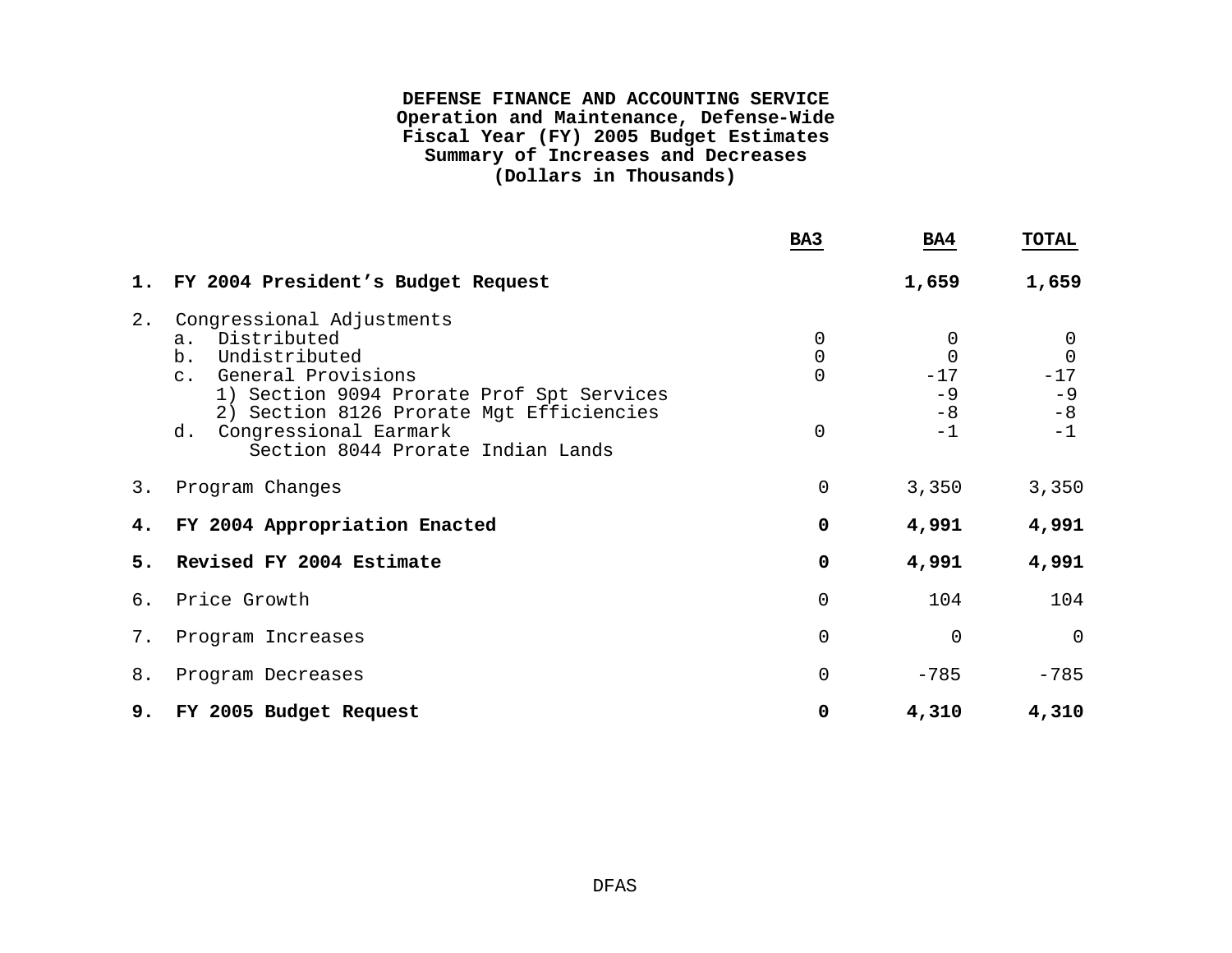|                                               | FY 2003 |                 | FY 2004 FY 2005 | Change<br>FY 2004/FY 2005 |
|-----------------------------------------------|---------|-----------------|-----------------|---------------------------|
| Civilian End Strength (Total)                 | 17      | 32 <sub>1</sub> | 32              |                           |
| U.S. Direct Hire                              |         | 11              | 11              |                           |
| Foreign National Direct Hire                  |         | $\Omega$        |                 |                           |
| Total Direct Pay                              |         | 11              | 11              |                           |
| Foreign National Indirect Hire                |         |                 |                 |                           |
| (Military Technician Included (Memo)          |         |                 |                 |                           |
| (Reimbursable Civilians Included Above (Memo) | 17      | 17              | 21              |                           |
| Civilian FTES (Total)                         | 17      | 32              | 32              |                           |
| Foreign National Direct Hire                  |         | 11              | 11              |                           |
| Total Direct Hire                             |         |                 | $\Omega$        |                           |
| Foreign National Indirect Hire                |         | 11              | 11              |                           |
| (Military Technician Included (Memo)          |         | <sup>0</sup>    |                 |                           |
| (Reimbursable Civilians Included Above (Memo) |         | 17              | 21              |                           |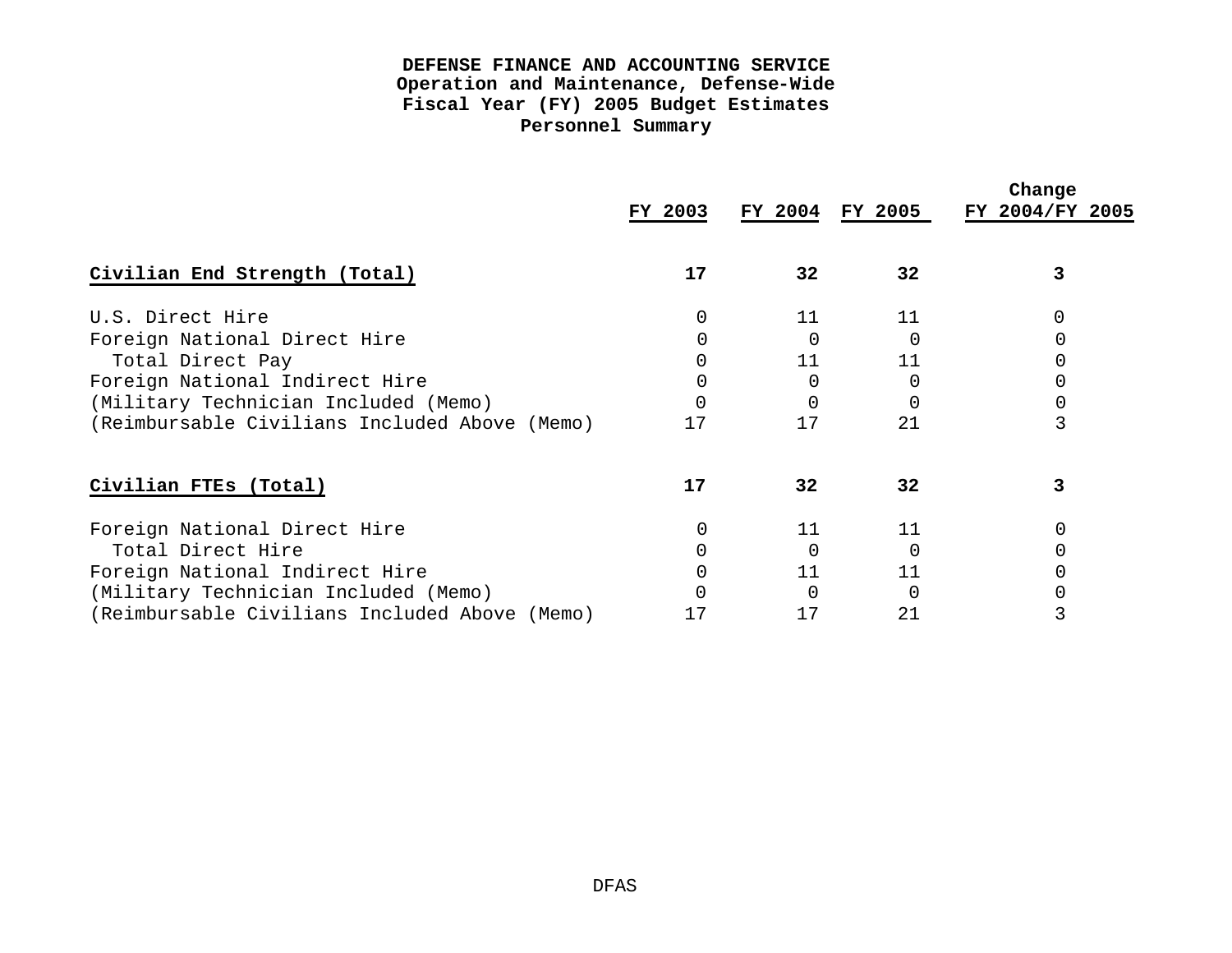**DEFENSE FINANCE AND ACCOUNTING SERVICE Operation and Maintenance, Defense-Wide Fiscal Year (FY) 2005 Budget Estimates Summary of Price and Program Changes**

# **BA-3: Training and Recruiting:**

|     |                 | FY 2003            | Price Growth     |                  | Program           | FY 2004            |
|-----|-----------------|--------------------|------------------|------------------|-------------------|--------------------|
|     |                 | Program            | Percent          | Amount           | Growth            | Program            |
| 989 | Other Contracts | 7,271              | 1.3%             | 95               | $-7,366$          | $\Omega$           |
|     | Total           | 7,271              | 1.3%             | 95               | $-7,366$          | 0                  |
|     |                 | FY 2004<br>Program | Price<br>Percent | Growth<br>Amount | Program<br>Growth | FY 2005<br>Program |
| 989 | Other Contracts | $\mathbf 0$        | 0 <sub>8</sub>   | $\mathbf 0$      | 0                 | 0                  |
|     | Total           | 0                  | 0%               | $\mathbf 0$      | 0                 | 0                  |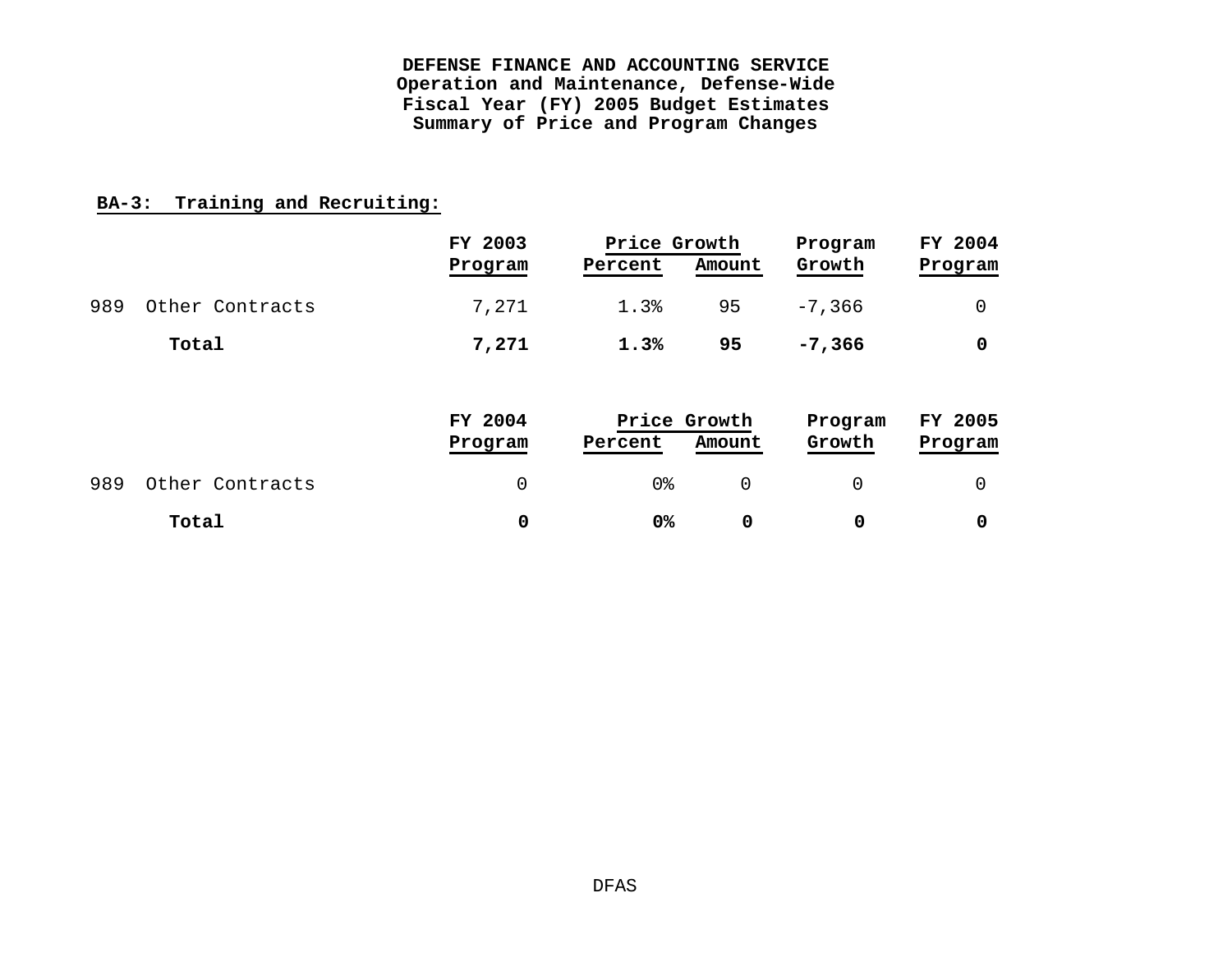**DEFENSE FINANCE AND ACCOUNTING SERVICE Operation and Maintenance, Defense-Wide Fiscal Year (FY) 2005 Budget Estimates Summary of Price and Program Changes**

# **BA-4: Administration and Servicewide Activities:**

|                            | FY 2003 |         | Price Growth | Program  | FY 2004 |
|----------------------------|---------|---------|--------------|----------|---------|
|                            | Program | Percent | Amount       | Growth   | Program |
| 101 Personnel Compensation |         | 0.0%    | 0            | 1,395    | 1,395   |
| 989 Other Contracts        | 6,290   | 1.3%    | 82           | $-2.776$ | 3,596   |
| Total                      | 6,290   |         | 82           | $-1,381$ | 4,991   |

|                            | FY 2004 | Price Growth |        | Program | FY 2005 |  |
|----------------------------|---------|--------------|--------|---------|---------|--|
|                            | Program | Percent      | Amount | Growth  | Program |  |
| 101 Personnel Compensation | 1,395   | 4.1%         | 57     | $-22$   | 1,430   |  |
| 989 Other Contracts        | 3,596   | 1.3%         | 47     | $-763$  | 2,880   |  |
| Total                      | 4,991   |              | 104    | $-785$  | 4,310   |  |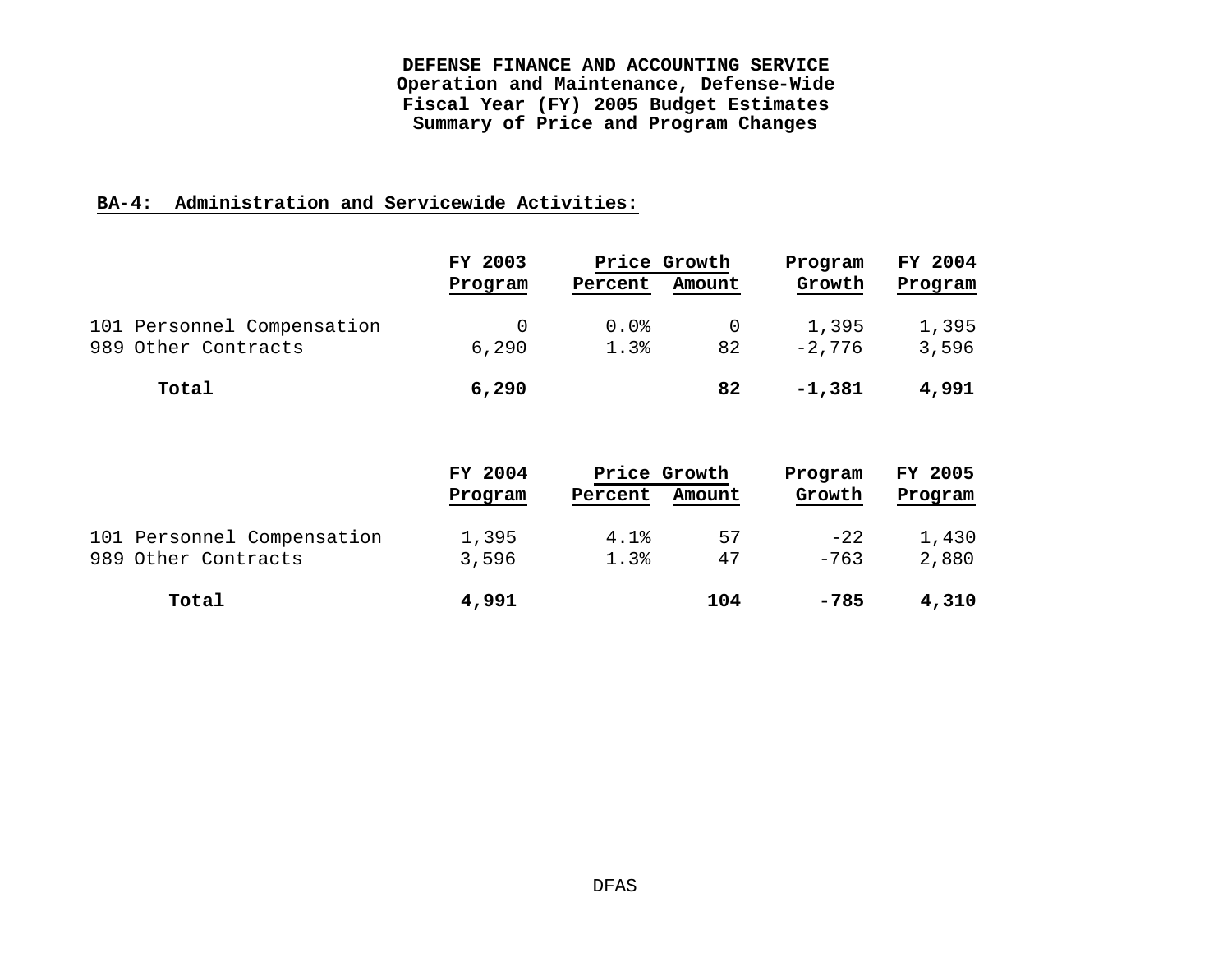#### **I. Description of Operations Financed:**

The Defense Finance and Accounting Service (DFAS) serves as the Executive Agent, responsible for finance and accounting activities within the DoD. It is the single organization responsible for finance and accounting operations, procedures, and systems. DFAS provides finance and accounting management and operational support for appropriated, non-appropriated, revolving and trust funds. DFAS operations touch a large population of customers through the payment of civilian and military personnel, military retirees, and annuitants; and through the collection and disbursement of a wide variety of DoD funds for contracts, debt management, security assistance, transportation and travel. While the Defense Working Capital Fund (DWCF) finances most DFAS functions, beginning in FY 2004, two programs are financed in the Operation and Maintenance, Defense-Wide appropriation:

- 1. **Program Management** provides for the management oversight of the DoD Overseas Military Banking Program and Travel Card Program.
- 2. **Intergovernmental Transaction System (IGTS)** encompasses the design, development and implementation of a transaction-processing infrastructure to manage DoD buyer and seller exchange transactions for DoD entities that acquire goods or services from each other, or that have buyer/seller exchange transactions with other federal agencies. For the Finance and Accounting Domain, IGTS will perform billing, establish receivables, manage cash, and manage payables. For the Acquisition and Procurement Domain, IGTS will provide the standard Reimbursable Order Writing System.

The IGTS program will develop and execute a strategy to implement a DoD-wide solution for processing intra-governmental buyer and seller transactions. The IGTS Program will: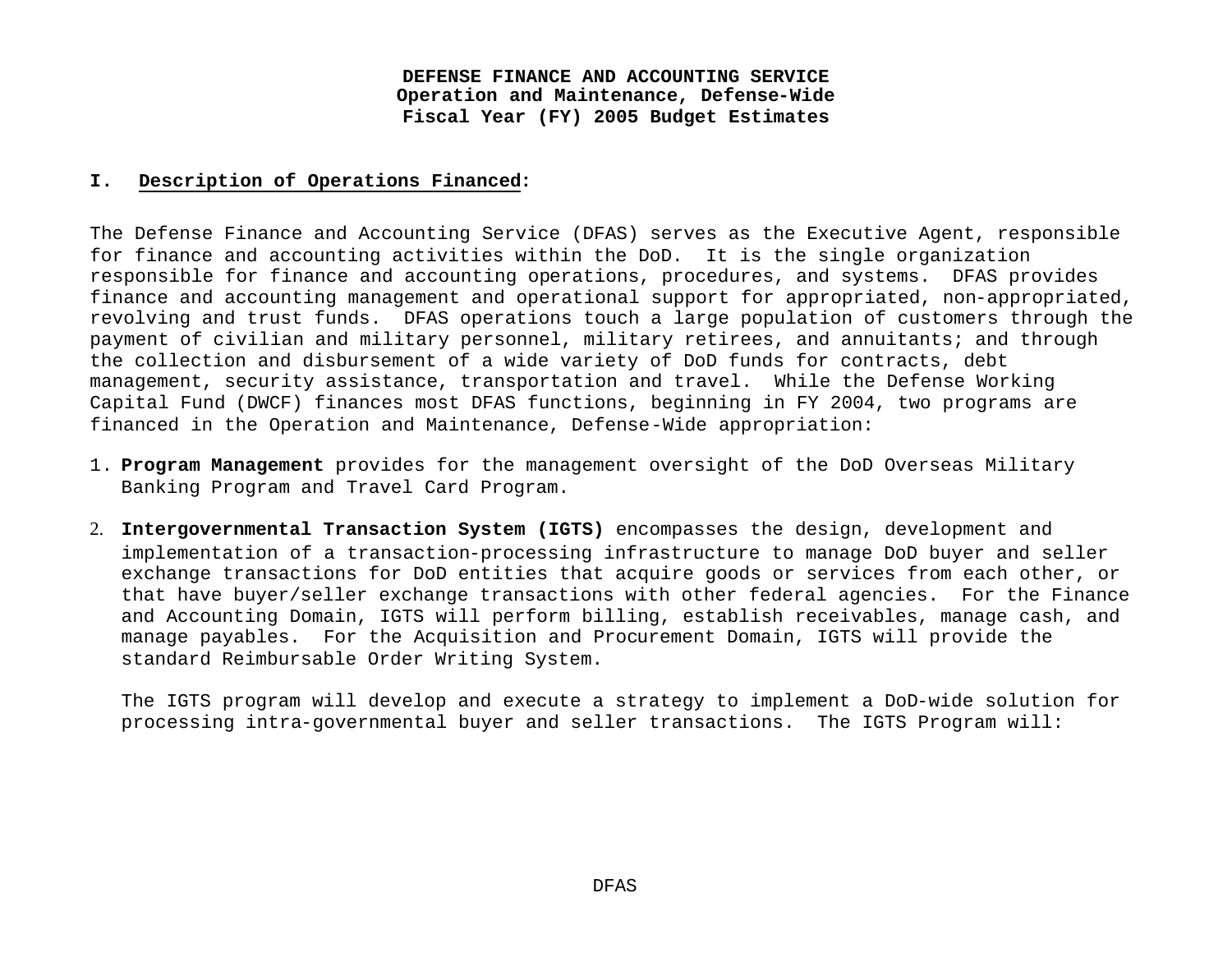#### **I. Description of Operations Financed: (continued)**

- Provide the means to accomplish inter-DoD elimination entry postings while facilitating DoD's migration to the OMB IGTP.
- Incorporate the optimum system architecture including compliance with the DoD Business Enterprise Architecture (BEA) while re-utilizing technology where possible to achieve standardization and cost savings.
- Ensure compliance with the OMB Business Rules for intra-governmental transactions (OMB memo M-03-02, dated, October 4, 2002) and with the DoD Concept of the Operations for Intra-governmental Transactions dated October 23, 2003.
- Interface/integrate IGTS with other pertinent DoD systems to ensure completeness of accounting information.
- Improve services and information available to users and customers.
- 3. **Financial Management Education Training (FMET**) Program, which was financed with appropriated funds in FY 2003, converted to DWCF financing in FY 2004.

#### **II. Force Structure Summary:** N/A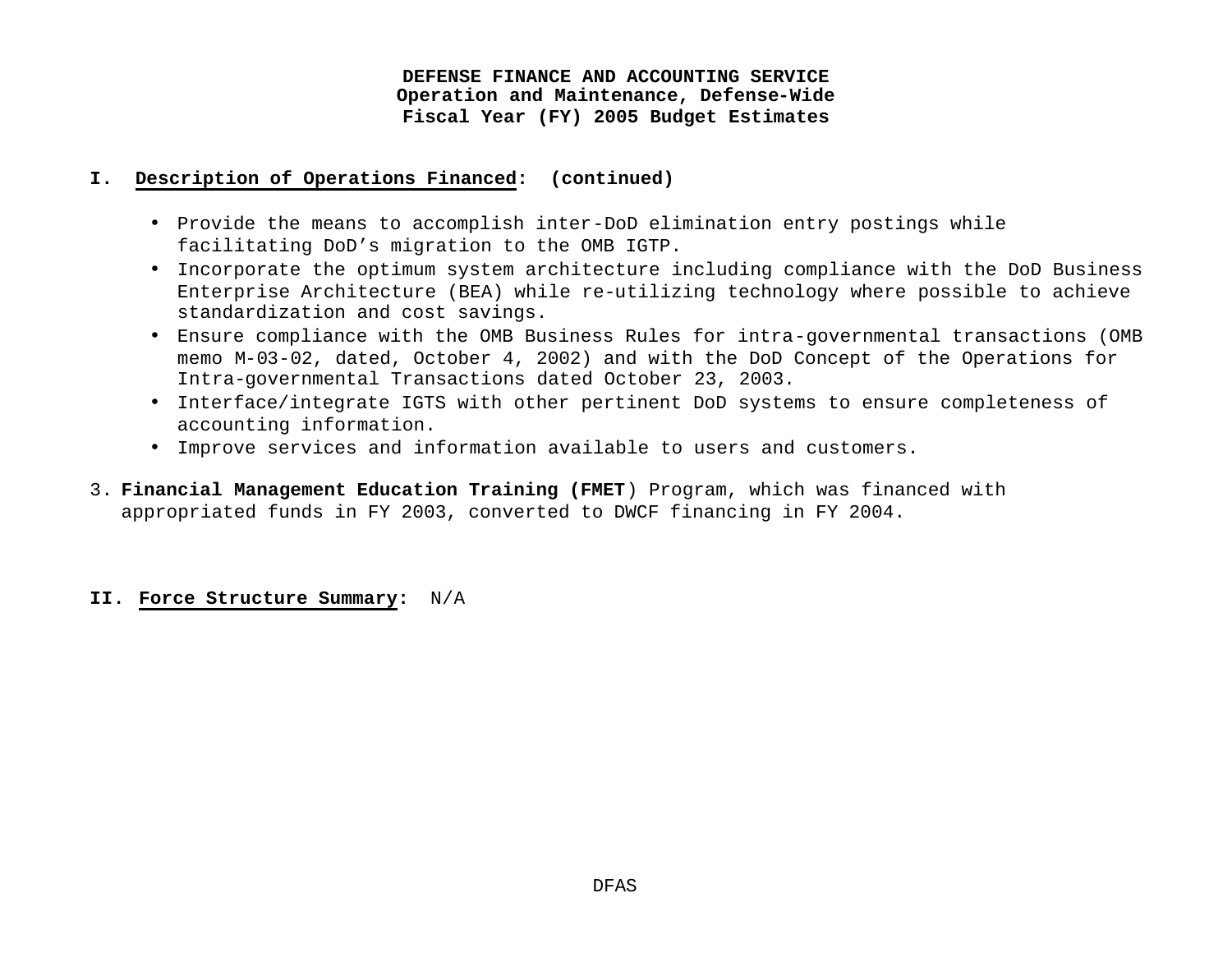# **III. Financial Summary (O&M: Dollars in Thousands):**

|                                                 |                                           |               | FY 2004       |             |             |  |  |
|-------------------------------------------------|-------------------------------------------|---------------|---------------|-------------|-------------|--|--|
|                                                 | FY 2003                                   | <b>Budget</b> |               | Current     | FY 2005     |  |  |
|                                                 | Actuals                                   | Request       | Appropriation | Estimate    | Estimate    |  |  |
| Subactivity Group<br>Α.                         |                                           |               |               |             |             |  |  |
| Budget Activity 3:<br>1.                        | Training & Recruiting                     |               |               |             |             |  |  |
|                                                 | 7,271                                     | $\Omega$      |               | $\Omega$    | $\mathbf 0$ |  |  |
| Budget Activity 4:<br>2.                        | Administration and Servicewide Activities |               |               |             |             |  |  |
|                                                 | 6,290                                     | 1,659         | 3,332         | 4,991       | 4,310       |  |  |
| Total                                           | 13,561                                    | 1,659         | 3,332         | 4,991       | 4,310       |  |  |
| Reconciliation Summary:<br>B <sub>1</sub>       |                                           |               |               |             |             |  |  |
|                                                 |                                           |               | BA 3          | <b>BA</b> 4 | Total       |  |  |
| FY 2004 Baseline Funding                        |                                           |               |               | 1,659       | 1,659       |  |  |
| Congressional Adjustments (Distributed):        |                                           |               |               |             |             |  |  |
| Congressional Adjustments (Undistributed):      |                                           |               |               |             |             |  |  |
| Adjustments to Meet Congressional Intent        |                                           |               |               |             |             |  |  |
| Congressional Adjustments (General Provisions): |                                           |               |               | $-17$       | $-17$       |  |  |
| Congressional Earmarks                          |                                           |               |               | $-1$        | $-1$        |  |  |
| FY 2004 Appropriated Amount                     |                                           |               |               | 1,641       | 1,641       |  |  |
| Fact-of-Life Changes                            |                                           |               |               |             |             |  |  |
| Intergovernmental Transaction System            |                                           |               |               | 3,350       | 3,350       |  |  |
| FY 2004 Revised Estimate                        |                                           |               |               | 4,991       | 4,991       |  |  |
| Anticipated Supplemental                        |                                           |               |               |             |             |  |  |
| Reprogrammings                                  |                                           |               |               |             |             |  |  |
| Price Change                                    |                                           |               |               | 104         | 104         |  |  |
| Functional Transfers                            |                                           |               |               |             |             |  |  |
| Program Changes                                 |                                           |               |               | $-785$      | $-785$      |  |  |
| FY 2005 Estimate                                |                                           |               |               | 4,310       | 4,310       |  |  |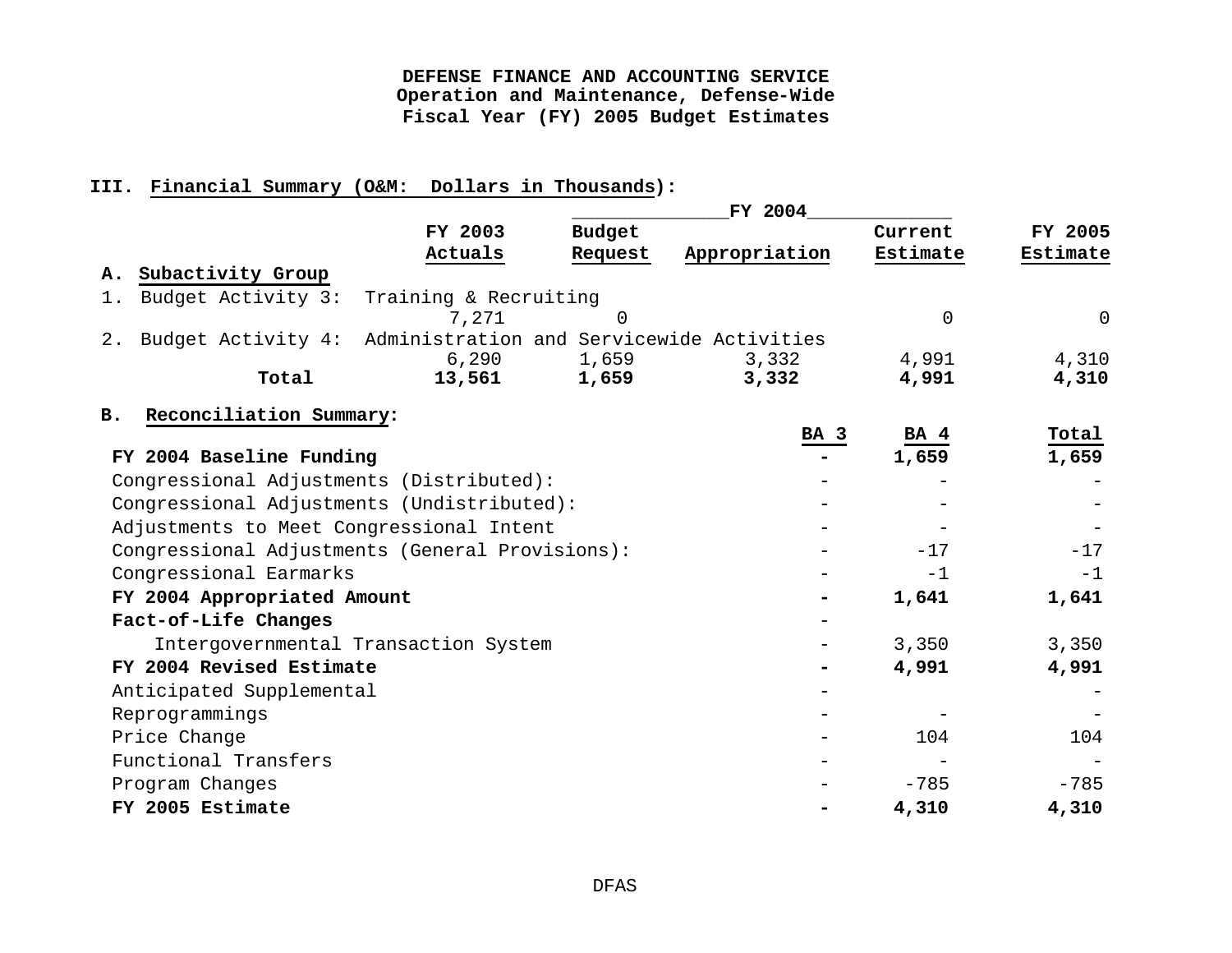# **C. Reconciliation of Increases and Decreases:**

|       |                                                               | (\$ in Thousands) |        |
|-------|---------------------------------------------------------------|-------------------|--------|
|       |                                                               | Amount            | Totals |
|       | FY 2004 President's Budget Request                            |                   | 1,659  |
| $1$ . | Congressional Adjustments                                     |                   |        |
|       | a. Distributed Adjustments                                    |                   |        |
|       | Undistributed Adjustments<br>b.                               |                   |        |
|       | c. Adjustments to meet Congressional intent                   |                   |        |
|       | d. General Provisions                                         |                   | $-17$  |
|       | 1) Section 8094 Prorate Prof Spt Services                     | $-9$              |        |
|       | 2) Section 8126 Prorate Mgt Efficiencies                      | $-8$              |        |
|       | e. Congressional Earmarks                                     |                   | $-1$   |
|       | Section 8044 Prorate Indian Lands                             | $-1$              |        |
|       | FY 2004 Appropriated Amount                                   |                   | 1,641  |
| 2.    | Emergency Supplemental                                        |                   |        |
|       | a. Emergency Supplemental Carryover                           |                   |        |
|       | b. FY 2004 Emergency Supplemental Appropriations Act          |                   |        |
|       | $(P.L. 108-106)$                                              |                   |        |
| 3.    | Fact-of-Life Changes                                          |                   |        |
|       | a. Functional Transfers                                       |                   |        |
|       | b. Technical Adjustments                                      |                   |        |
|       | Emergent Requirements<br>$C$ .                                |                   |        |
|       | 1) Program Increases:<br>Intergovernmental Transaction System | 3,350             | 3,350  |
|       | 2) Program Decreases                                          |                   |        |
|       | Baseline Funding                                              |                   | 4,991  |
| 4.    | Reprogrammings (requiring 1415 action)                        |                   |        |